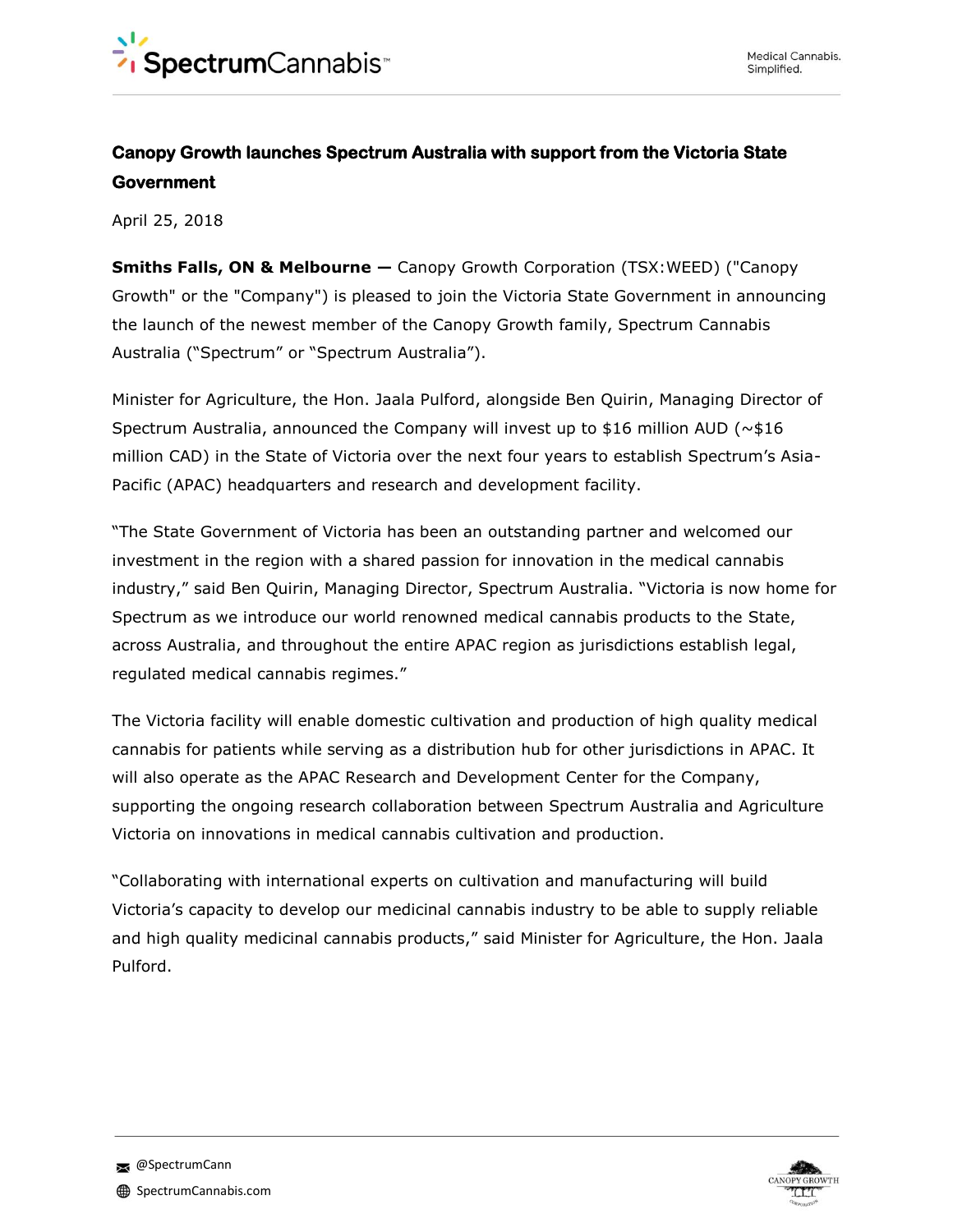The launch of Spectrum Australia builds on Canopy Growth's leadership position in the global medical cannabis space. Spectrum Australia's priority is to improve the lives of patients. This goal will be accomplished by focusing on three core areas:

- **1. Ensuring an affordable and consistent supply of medical cannabis is available to patients in Australia**
- **2. Building production and research infrastructure in Australia**
- **3. Engaging in rigorous evidence-based physician and pharmacist education to ensure patients' access needs are met**

This week Canopy Growth [renewed its commitment](https://www.asx.com.au/asxpdf/20180424/pdf/43tftjv96rlhg3.pdf) to Australian partner, AusCann (ASX:AC8). Together with the State Government of Victoria and our strong local partner Spectrum Australia is committed to building an industry for the benefit of patients and healthcare professionals throughout APAC.

Spectrum Cannabis - Medical Cannabis. Simplified.

Learn more by visiting [spectrumcannabis.com.au](http://tbwa.stateempire.com/spectrum-cannabis/)

Contact:

Jordan Sinclair Director of Communications Jordan@canopygrowth.com 613-769-4196

Investor Relations Tyler Burns [Tyler.Burns@canopygrowth.com](mailto:Tyler.Burns@canopygrowth.com) 1-855-558-9333 ex 122



**@SpectrumCann**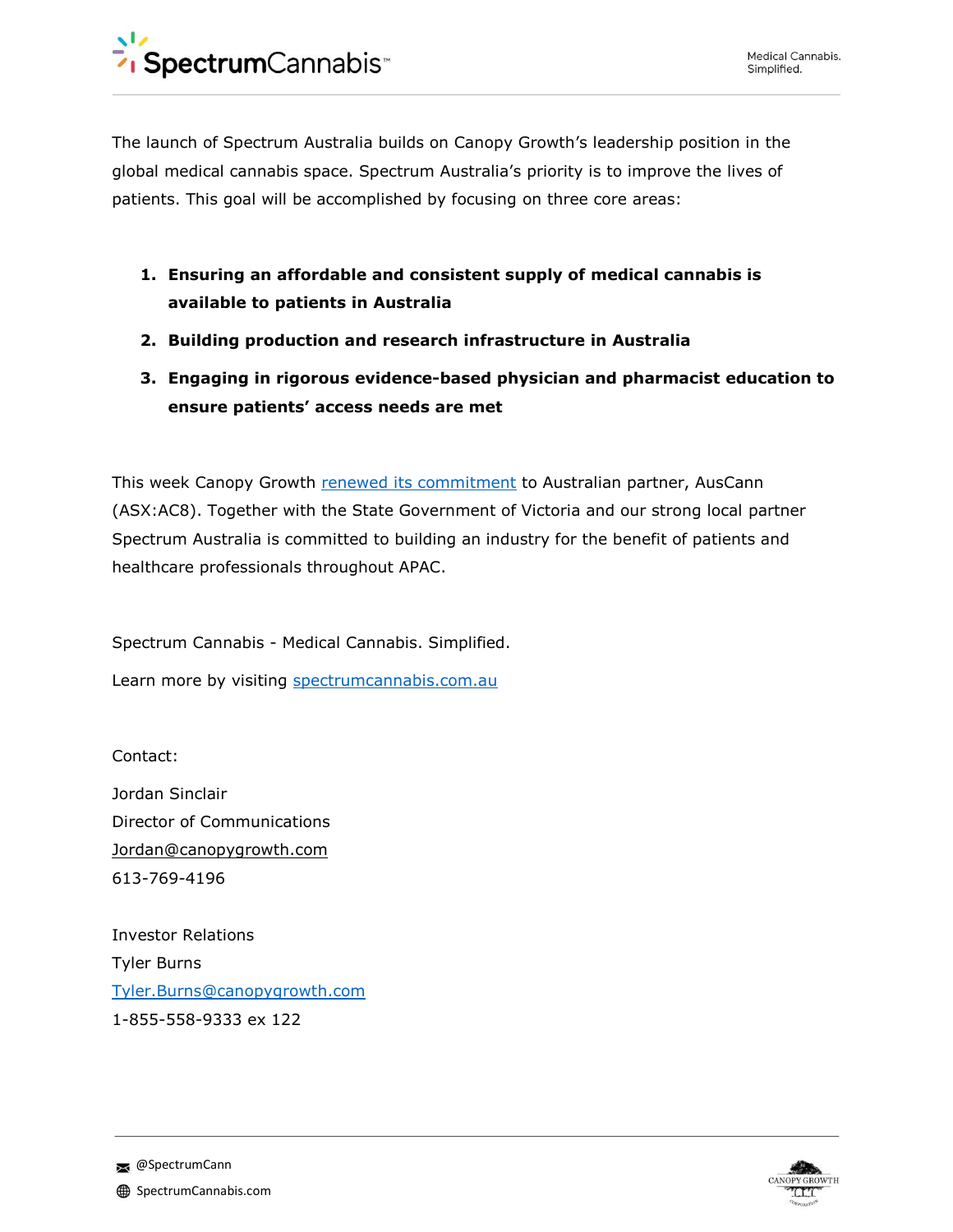## **About Spectrum Cannabis**

Spectrum is an international cannabis business dedicated to improving the lives of patients and increasing cannabinoid knowledge within physician communities around the world. Its colour-coded strain classification system is available in Canada with operations underway in the European Union and South America, and Australia. Spectrum products are available in a range of potencies and formats designed to simplify the dialogue around strength and dosage by categorizing medical cannabis according to THC and CBD levels. Spektrum Germany Gmbh processes cannabis for sale in Germany in a GMP-certified facility and then distributes products to hundreds of German pharmacies. Spectrum Denmark is a partnership between Canopy Growth and Danish Cannabis. Through the partnership, Spectrum Denmark is developing a large-scale greenhouse facility in the city of Odense. Learn more at [www.spectrumcannabis.com.au](http://www.spectrumcannabis.com.au/)

## **About Canopy Growth Corporation**

Canopy Growth is a world-leading diversified cannabis and hemp company, offering distinct brands and curated cannabis varieties in dried, oil and Softgel capsule forms. From product and process innovation to market execution, Canopy Growth is driven by a passion for leadership and a commitment to building a world-class cannabis company one product, site and country at a time.

Canopy Growth has established partnerships with leading sector names including cannabis icon Snoop Dogg, breeding legends DNA Genetics and Green House seeds, and Fortune 500 alcohol leader Constellation Brands, to name but a few. Canopy Growth operates eight cannabis production sites with over 2.4 million square feet of production capacity, including over 500,000 square feet of GMP-certified production space. The Company has operations in seven countries across four continents. The Company is proudly dedicated to educating healthcare practitioners, conducting robust clinical research, and furthering the public's understanding of cannabis, and through its partly owned subsidiary, Canopy Health Innovations, has devoted millions of dollars toward cutting edge, commercializable research and IP development. Through partly owned subsidiary Canopy Rivers Corporation, the Company is providing resources and investment to new market entrants and building a portfolio of stable investments in the sector. From our historic public listing to our continued international expansion, pride in advancing shareholder value through leadership is